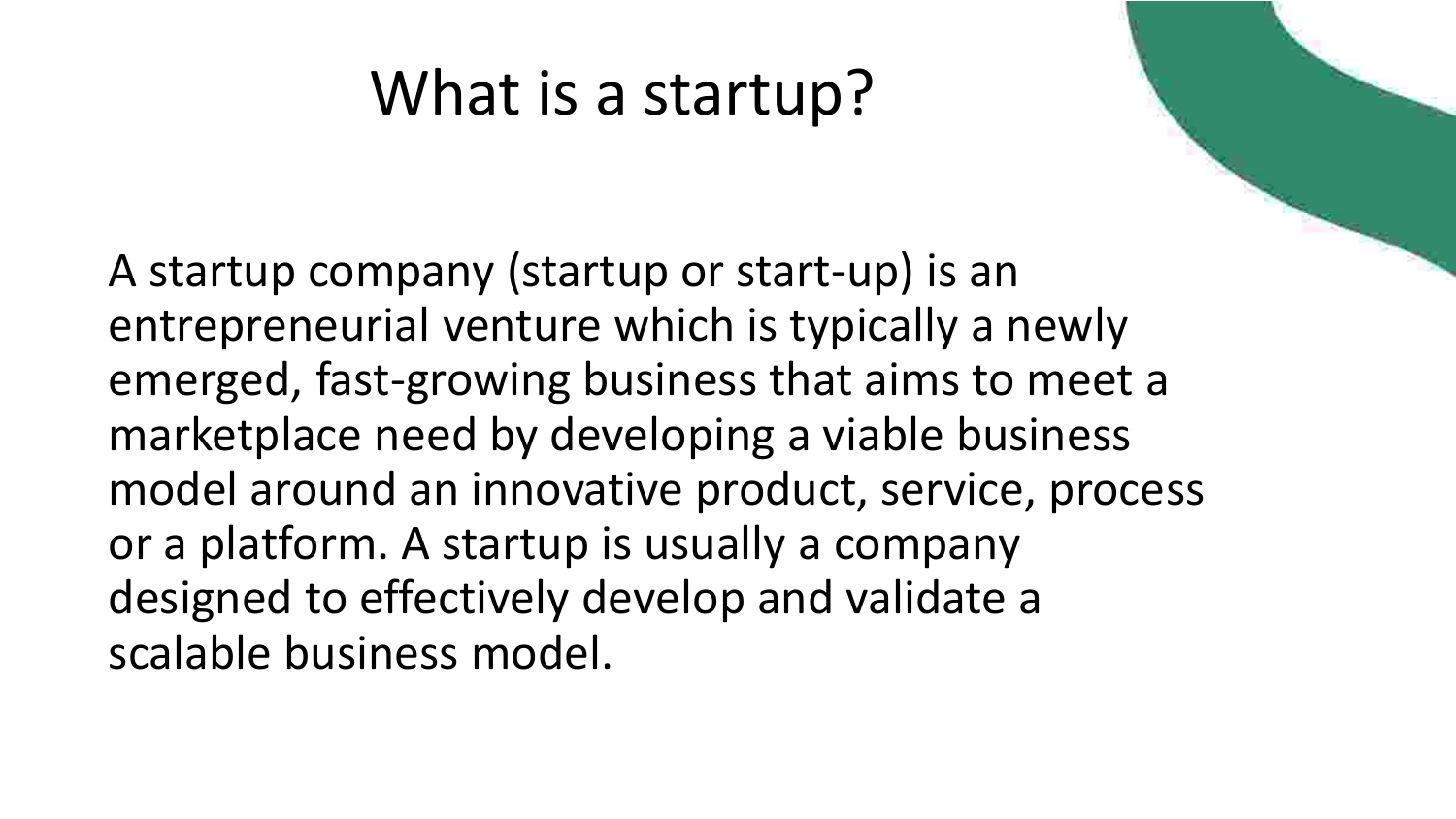**Best Mobile App Award: Mycelium Android Wallet.**

**Please note that anyone who uses Version 1.0.0 Android Wallet from Nano Wallet, or who use Beta Android Wallet, update your app now to use Android Wallet 1.0.2 or later if you haven't updated your wallet seed to a new version of Safe Wallet Seed. Currently only the DCON Wallet support task book for Android phones, and the IOS system DCON Wallet will be updated on May 20.**

**Blockchain Wallet identifier basics for web, iOS, and Android wallets.**

**Metal (MTL)'s Metal Pay has integrated Dogecoin (DOGE) coins.**

**Dogecoin is among the miners' rewards programs, surpassing Bitcoin SVs and even Bitcoin cash.**

**TronLink Bobo Wallet Android v3.5.0 released with new support for TRONZ privacy agreements under the Nile network.**

**Wallet for Android users. Opera explains the decision to expand its services. AlphaWallet is the "browser" of the web 3.0 world, an open source project that helps smart contract-based apps achieve functionality and the best user experience by building a TokenScript and wallet platform that supports both iOS and Android. Jaxx is a wallet platform that supports multiple cryptocurrencies, including Bitcoin, Litecoin, Ethereum and Dascoin. Jaxx recently added Zcash's wallet service for users of iOS and Android.**

**As part of a well-known coll**

**ection of digital assets, Dogecoin can become very valuable**

**Coinbase Wallet, the main cryptocurrencies exchange in the United States, announced that Coinbase Wallet had provided support for Dogecoin. Starting today, you can store Dog Coins (DOGE) directly in the Coinbase Wallet app**

**Math Wallet, our partner iOS/Android wallet, will support Zilliqa dApp in the future.**

**Cryptoraing expects Dogecoin to cost \$0.003,520, which means a 38.42% increase**

**Cash, Bitcoin SV, Dash, Dogecoin, IOTA, Litecoin, Monero, XRP and Zcash.**

**Samu, DogeCoin's great follower, shares his view on how Dogecoin has a chance to explode with higher numbers if leading news portals try to quell news that Elon Musk is CEO of DogeCoin. Dogecoin Core 1.8 is currently available, the latest update to the Dogecoin protocol. This mandatory update includes some new features for the Dogecoin environment. The most controversial of these was the launch of the AuxPoW mining. This is called a combined mining - many shibe dog-burning people.**

**We use Exodus and Trust wallets for Android and iOS at BlockNewsAfrica. You can read our best Bitcoin wallet articles to learn more about wallet options.**

**Binance Wallet Trust Wallet recently listed Dogecoin (DOGE) cryptocurrencies. In recent days, he has posted the latest dogecoin news on Twitter.**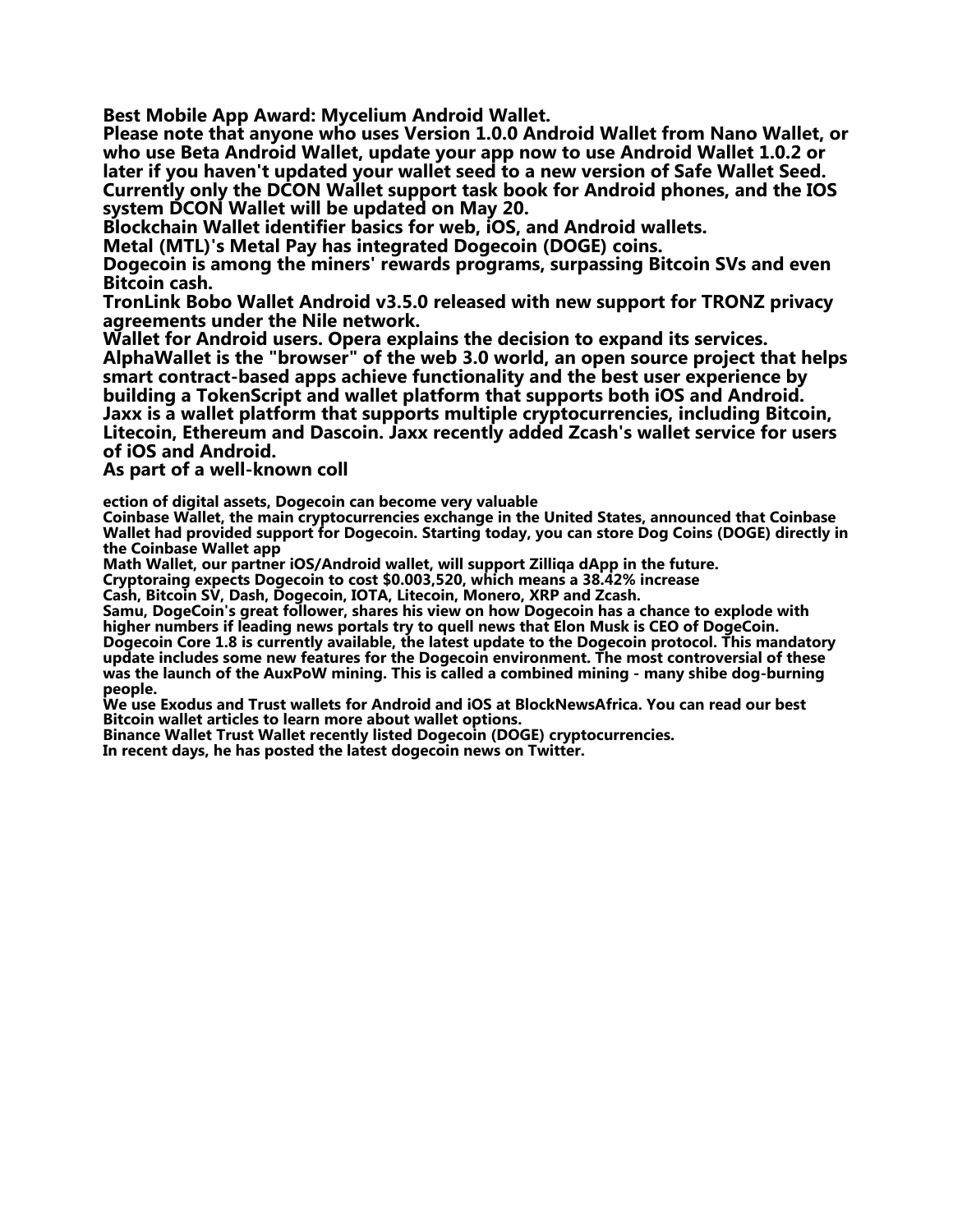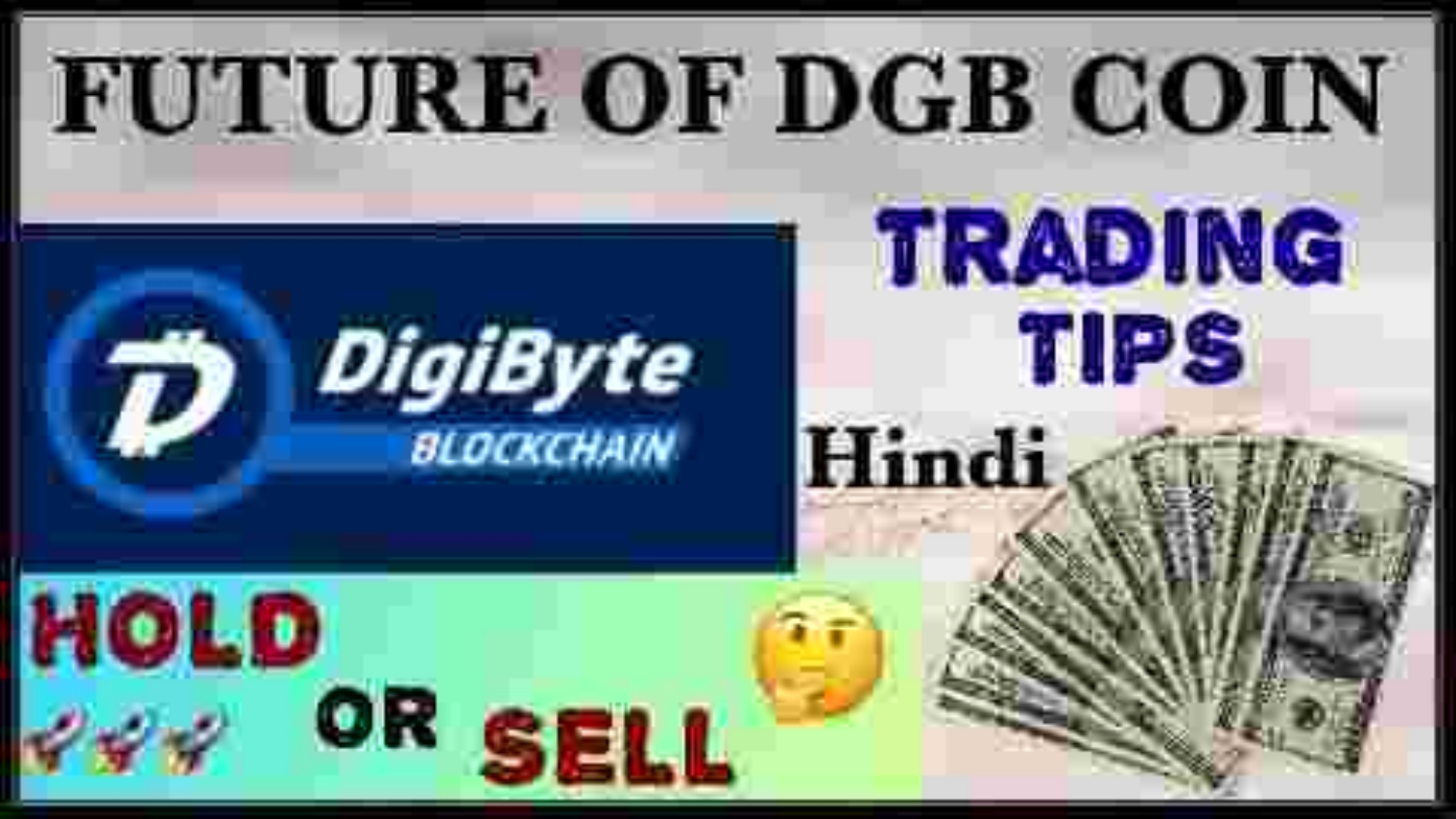#### ICO - more than 80 million EUR

- Monetha more than 31 million EUR
- Bankera more than 30 million EUR
- Mysterium Network about 12,3 million EUR
- 
- 

• WePower about 3,5 million EUR

• TokenDesk about 3 million EUR



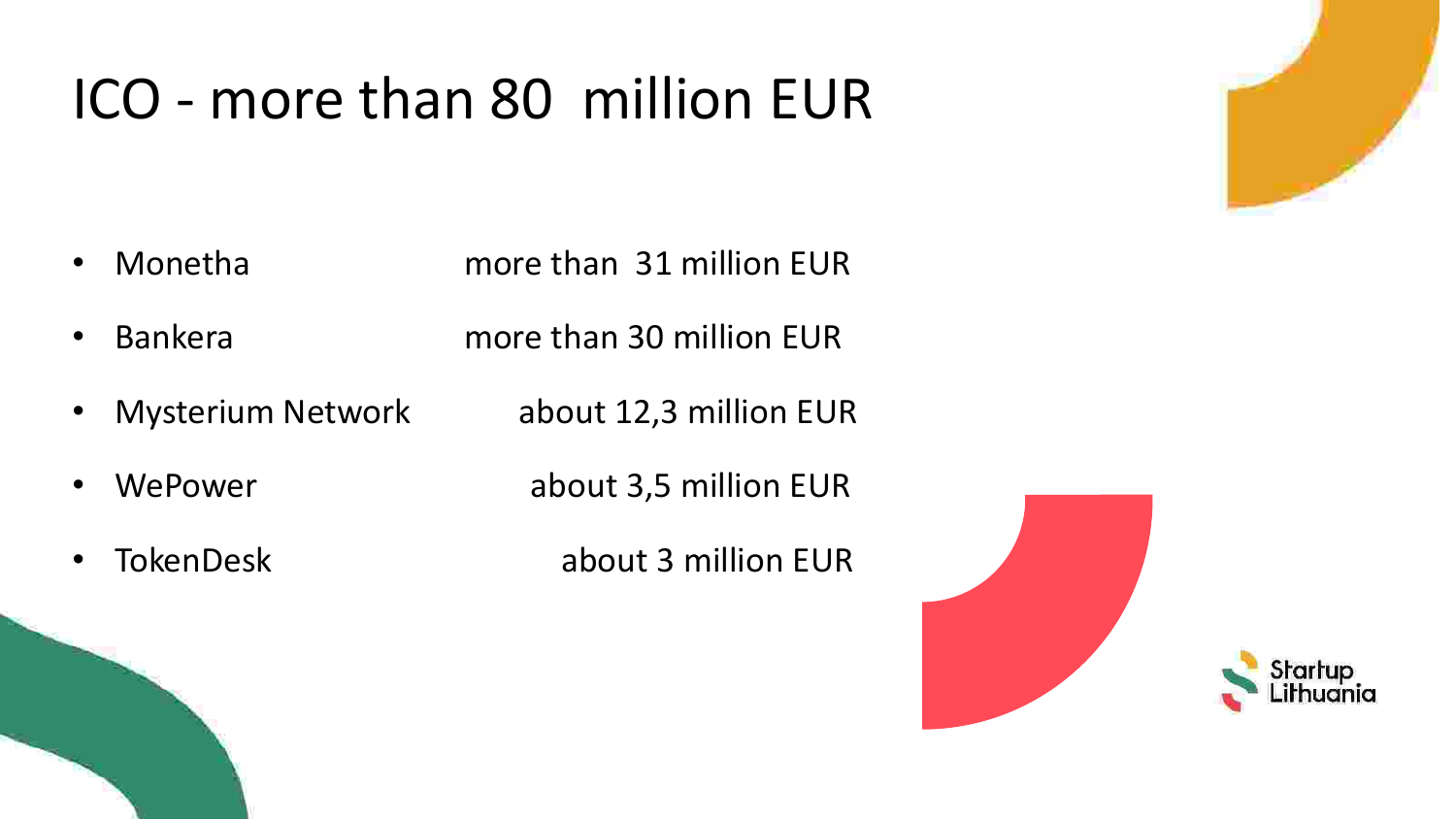



- 55+ Startups, 70+ Investors and Speakers
- 2000+ of local and international industry players from 10+ different countries.
- 43 of selected Startups participated in Startup Valley of which 24 Lithuanian and 19 startups from Belarus, Israel, Ukraine, Azerbaijan, Russia, India and Latvia.
- 29 best startups participated in Startup Battle.
- Masterclasses: over 100 attendees, 10 different topics, 10 experienced speakers from all over the world.
- Startup Fair: Growth our next big event. It will take place at Vilnius Tech Park on 16-17th of May 2018.



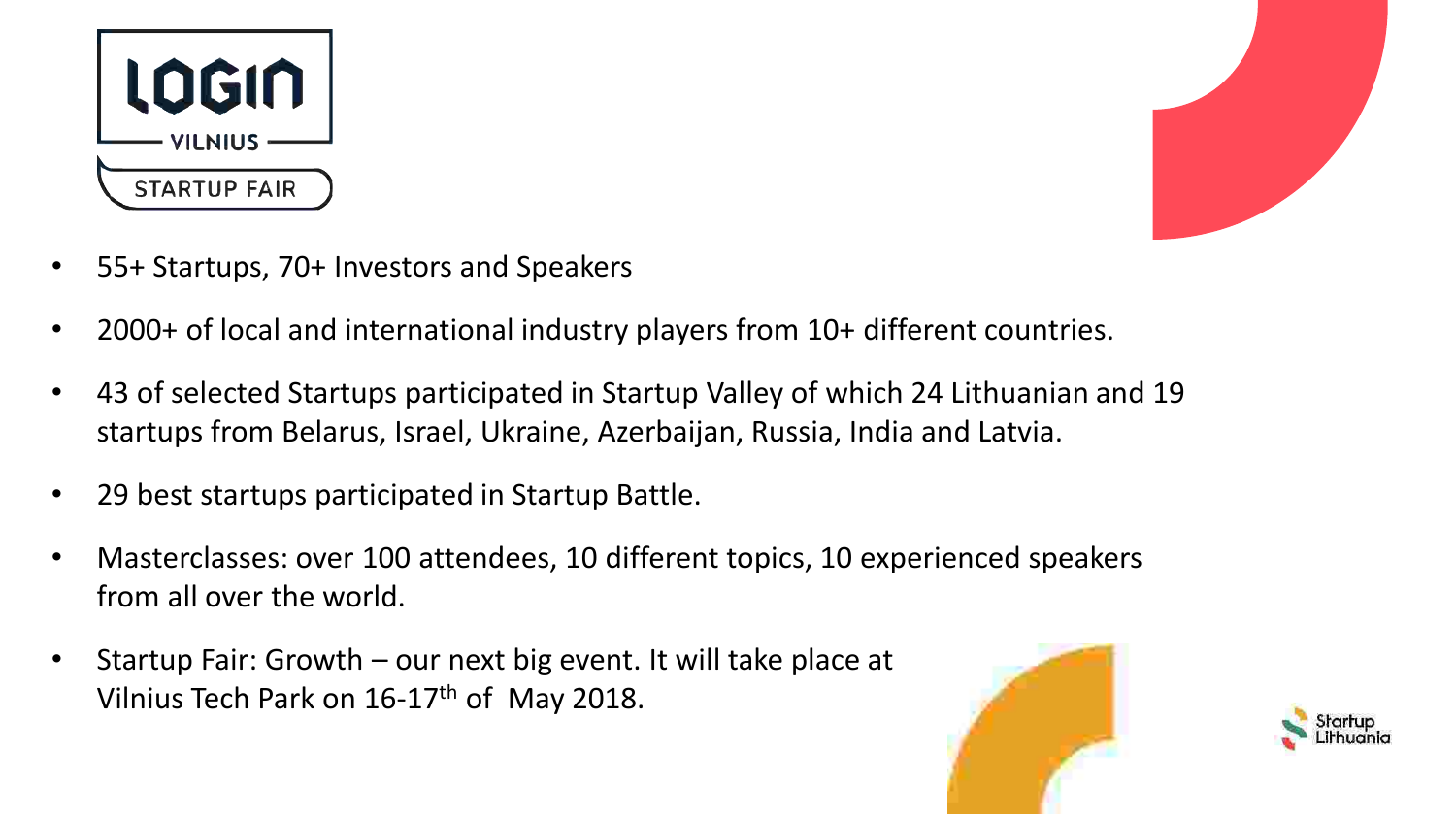



- Bank of Lithuania introduced "Sandbox" no regulatory sanctions for fintech startups for the  $1<sup>st</sup>$  year.
- SEB announced the opening of its Innovation Center in Vilnius in 2018.



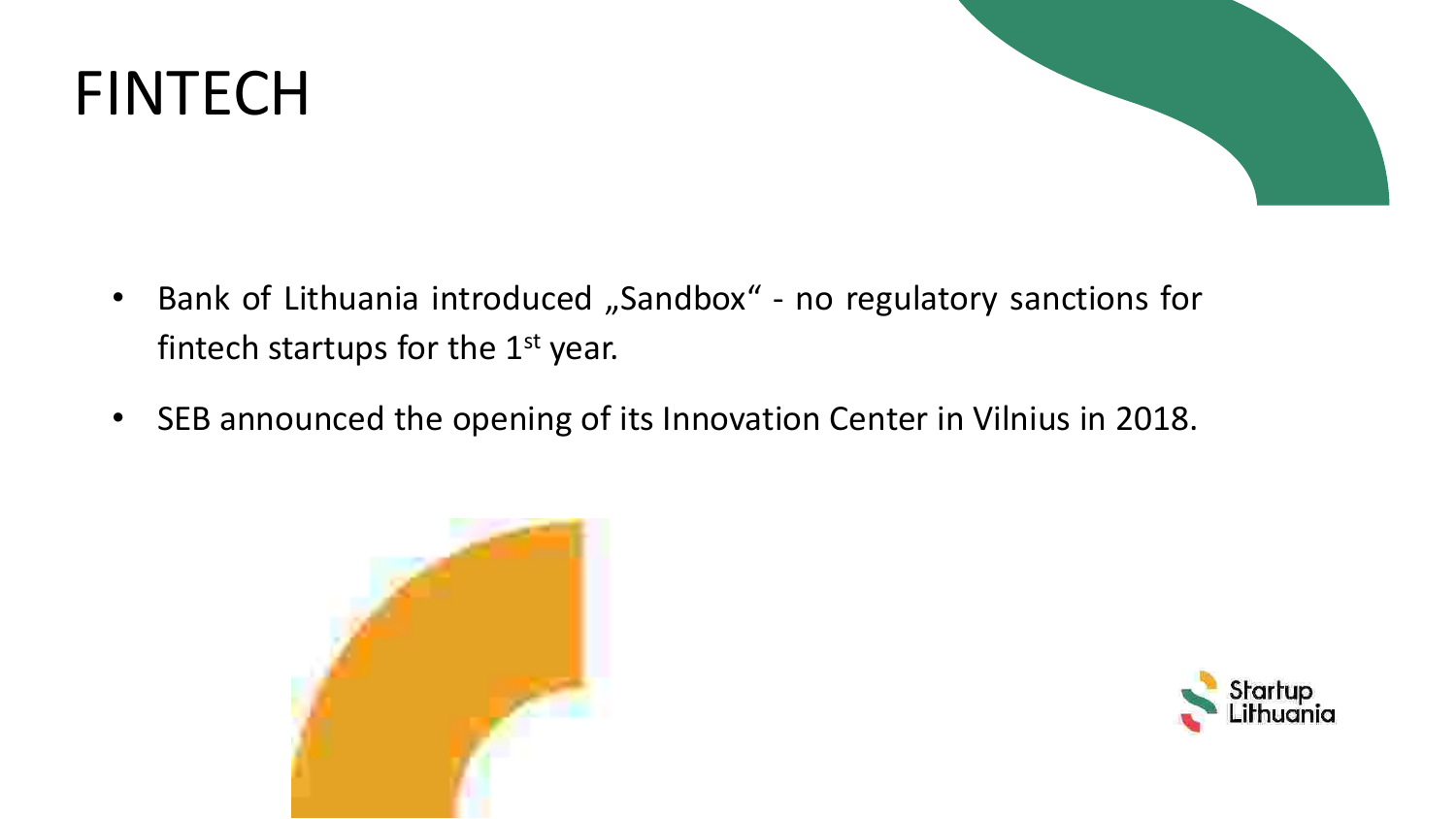## STARTUP ROADSHOW

- 7 perspective startups
- 4 world's leading tech startups conferences:
	- $\triangleright$  DLD in Tel Aviv
	- ➢ TechCrunch Disrupt San Francisco
	- ➢ TechCrunch Disrupt Berlin
	- $\triangleright$  SLUSH in Helsinki
- 2 startups in investment negotiations





PIXEVIA





Ohunters



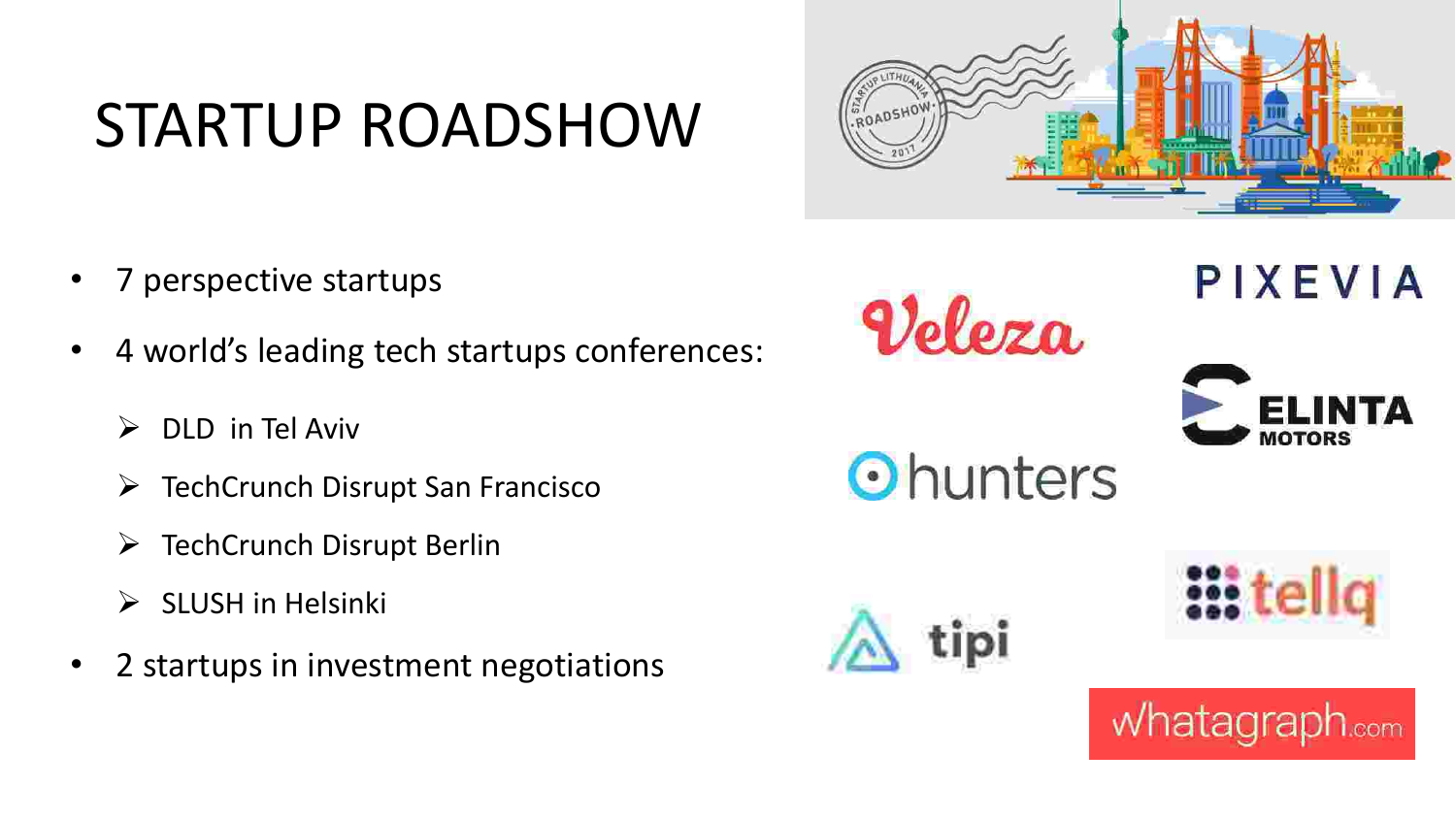

# Lithuanian Startup Ecosystem: overview

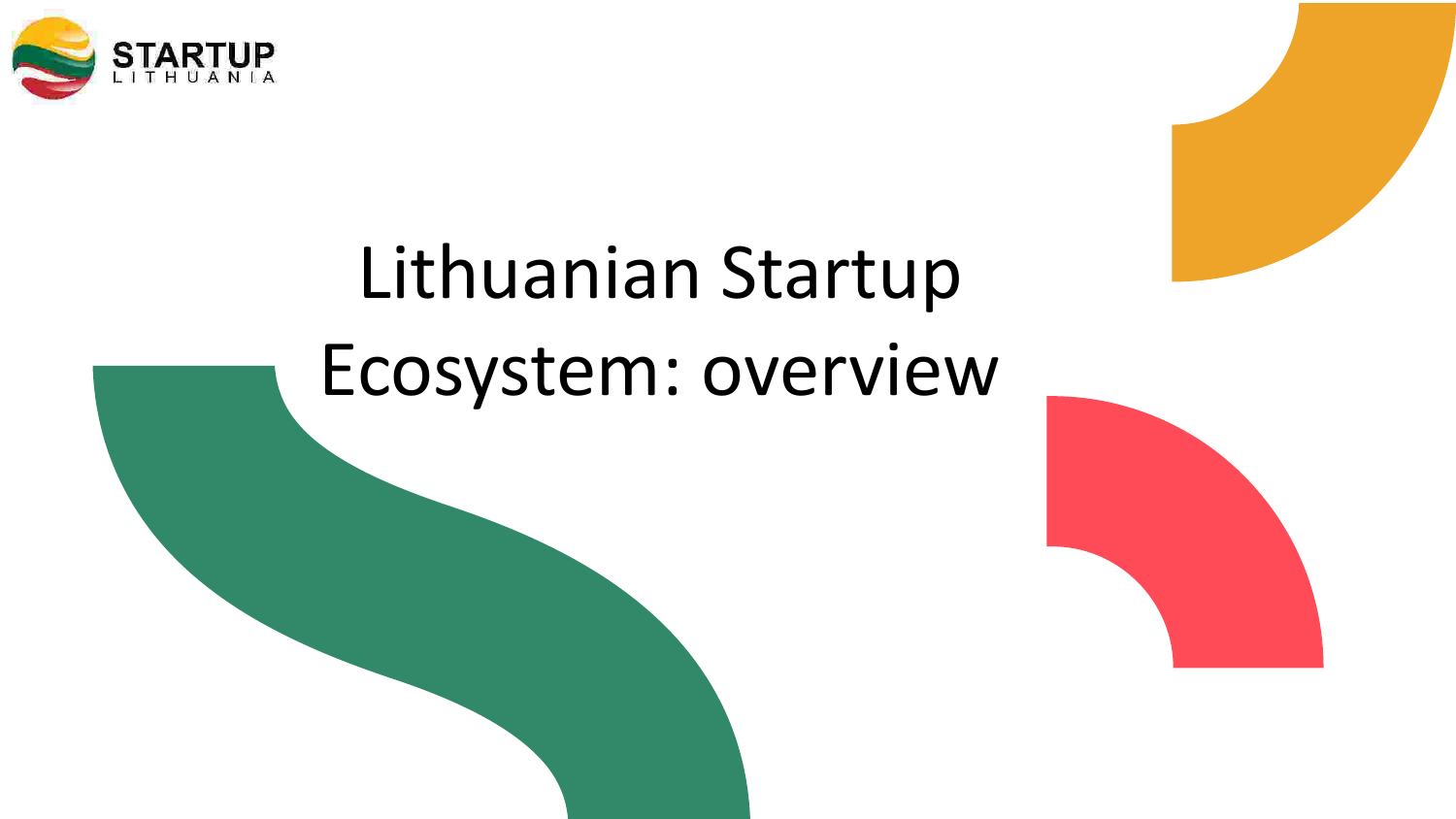### 2 NEW VC FUNDS:





- Up to 1M EUR investments in to startups per year (total portfolio of 5M EUR)
- At least 15 accelerated startups in 3 years period.
- Announced official start in October.
- Up to 20 million EUR investments in the commercialization of new technologies.
- Support projects in the areas of information and communication technology, robotics, and high-tech.